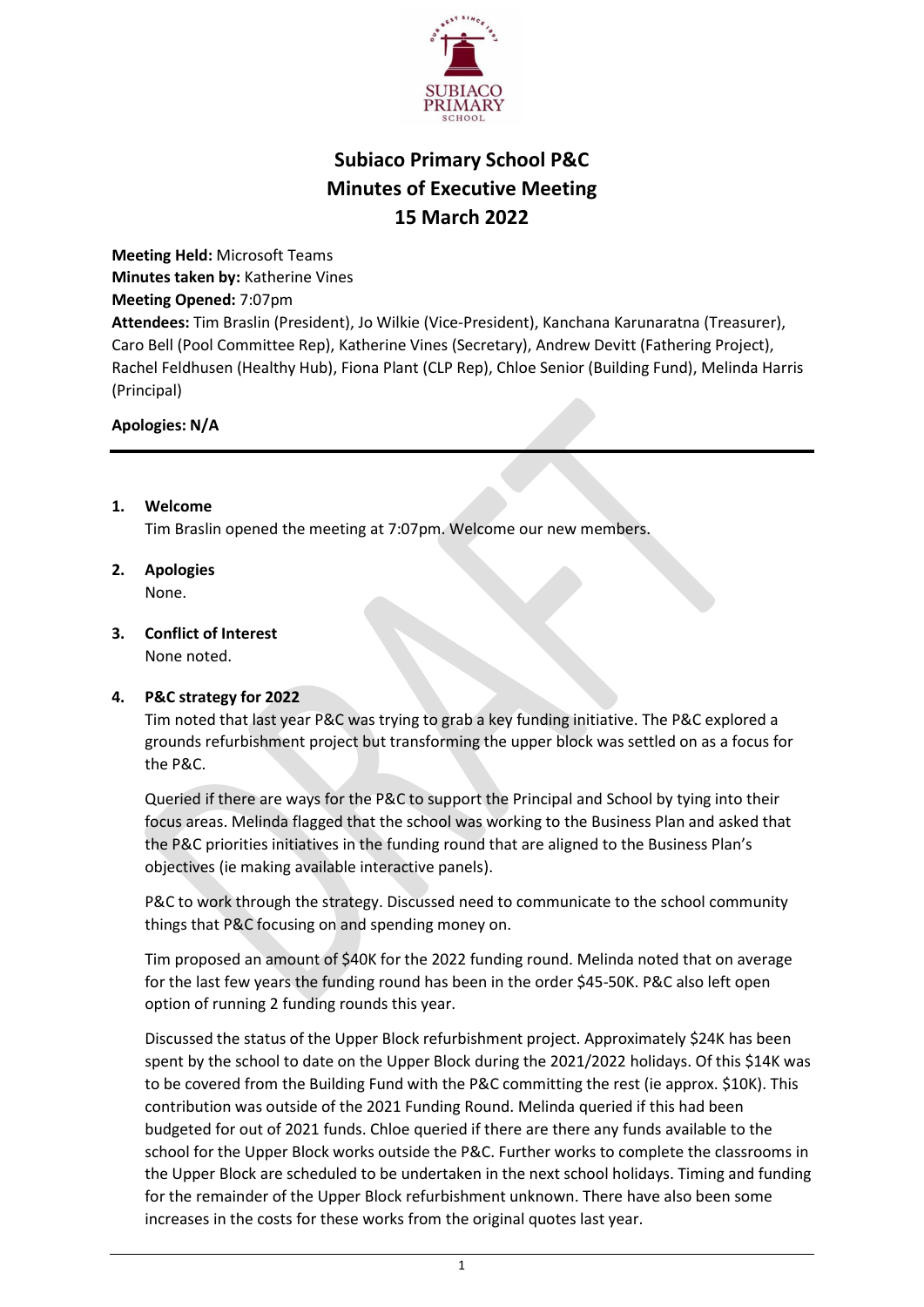

P&C would like to support the completion of the remaining Upper Block works.

## Actions:

- Tim to prepare draft of the 2022 Strategy to be circulated to the P&C.
- Treasurer to reconcile where the 2021/2022 budgets are up to and which budget (ie 2021/2022) the Upper Block works already completed are to come out of. P&C to assess what funds the P&C has to make available to a future capital works project (leaving aside what has been done to the Upper Hall to date).
- P&C to consider if it will run 2 funding rounds in 2022.
- P&C to confirm amount of Term 1 funding round.
- P&C would like to better understand what the School's focus is on for expenditure this year.

### 5. Code of Conduct

Noted that P&C Subcommittees are required to have Terms of Reference. Discussed that other Pool subcommittees don't have Terms of Reference that we're aware of but that this is a requirement for our insurance.

WACCSO template has been circulated to all Subcommittee Representatives to amend as applicable to apply to subcommittees.

Discussed having a code of conduct to apply to P&C. WACCSO template code of conduct and School Board's Code of Conduct has been circulated as examples.

### Actions:

- Subcommittee Representatives to prepare drafts of Terms of Reference and circulate to the executive members for comment to enable these to be issued with the Agenda for, and approved at, the next General Meeting.
- Executive committee to reviews the sample codes of conduct provided. Proposal is to adopt the WACCSO Code of Conduct to apply to the P&C at the Term 2 General Meeting unless any additional comments on the template Code of Conduct are received before then.

# 6. General Business and action items from AGM

### 6.1 Volunteer for 125 year celebration committee

With COVID restrictions date for celebrating the school's anniversary has been pushed to later in the year. School would like a P&C representative to join the committee.

Jo Wilkie and Katherine Vines offered to join the Committee.

#### Action:

- Jo Wilkie to join the committee for planning the 125 year anniversary as the P&C Representative.
- 6.2 Fundraising ideas and committee vacancy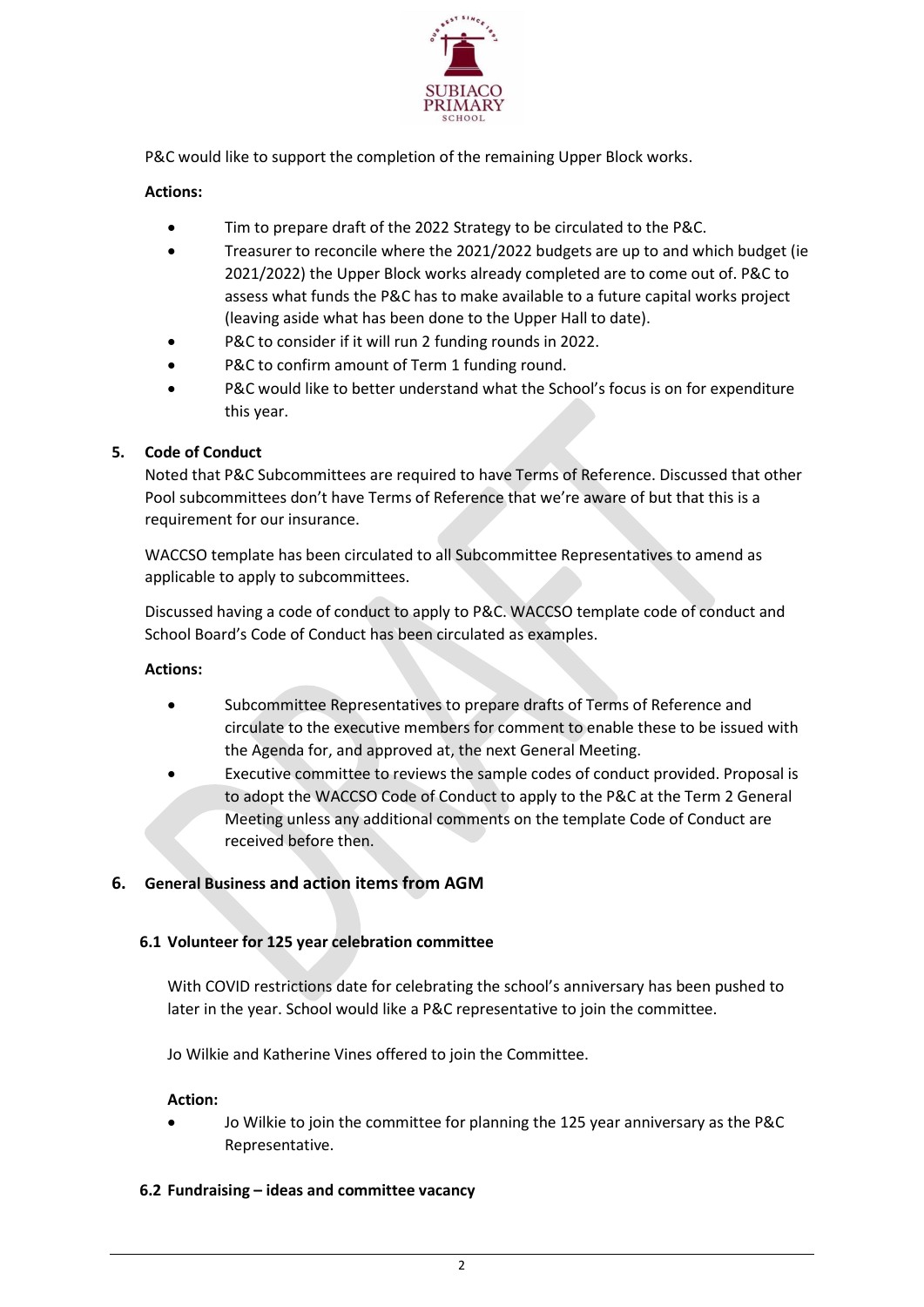

Discussed how to fill the role of fundraising co-ordinator. Fiona has nominated for the CLP role and being new to the school expectation is not that she would step into the fundraising co-ordinator role.

In the absence of another volunteer, Narissa is willing to take on role of coordinating with CLPs to organise the fundraising events allocated to particular year groups.

Noted there aren't as many CLPs as normally have. There has been a lower uptake of CLP role across the school and some classes don't have a CLP. Discussion around provision of parent details/class list and issues with consent process (especially for new families to the school). Melinda confirmed that the school would like all correspondence to go via Compass and the role of the CLP has changed (as set out in the circulated CLP Role description). P&C would like class lists to be provided for the classes with details of parents who have consented to that information being shared to date. P&C's understanding is that the consent given last year for the sharing of families contact detail was intended to endure for their time at the school.

CLP role description has indicative timing for key fundraising activities undertaken by each year.

#### Actions:

- Fiona to prepare compass notice looking for Fundraising Co-ordinator, people to join the fundraising committee and additional CLPs.
- Discussion around circulation of class lists to be taken off line. Fiona to progress with Melinda
- Katherine to prepare calendar of P&C activities and key dates

### 6.3 Boosting Voluntary P&C Contributions

Melinda flagged that these are lower this year with COVID and this is consistent with other local schools which are also down. Contributions sitting at: 55% for kindy; 31% for years 1 – 6; and 33% for building and grounds.

Discussed strategy for boosting contributions and clarifying how parents can make contributions if haven't done so via Campion (ie no clear link on Compass but can be made by direct debit).

### Actions:

- Melinda to add something to the newsletter and advise parents how contributions can be paid.
- P&C to distribute flyer to all families after 2022 funding round flagging how contributions have been spent, identifying future initiatives and with a request for additional contributions.

### 6.4 Building Fund

See comments above at item 1.